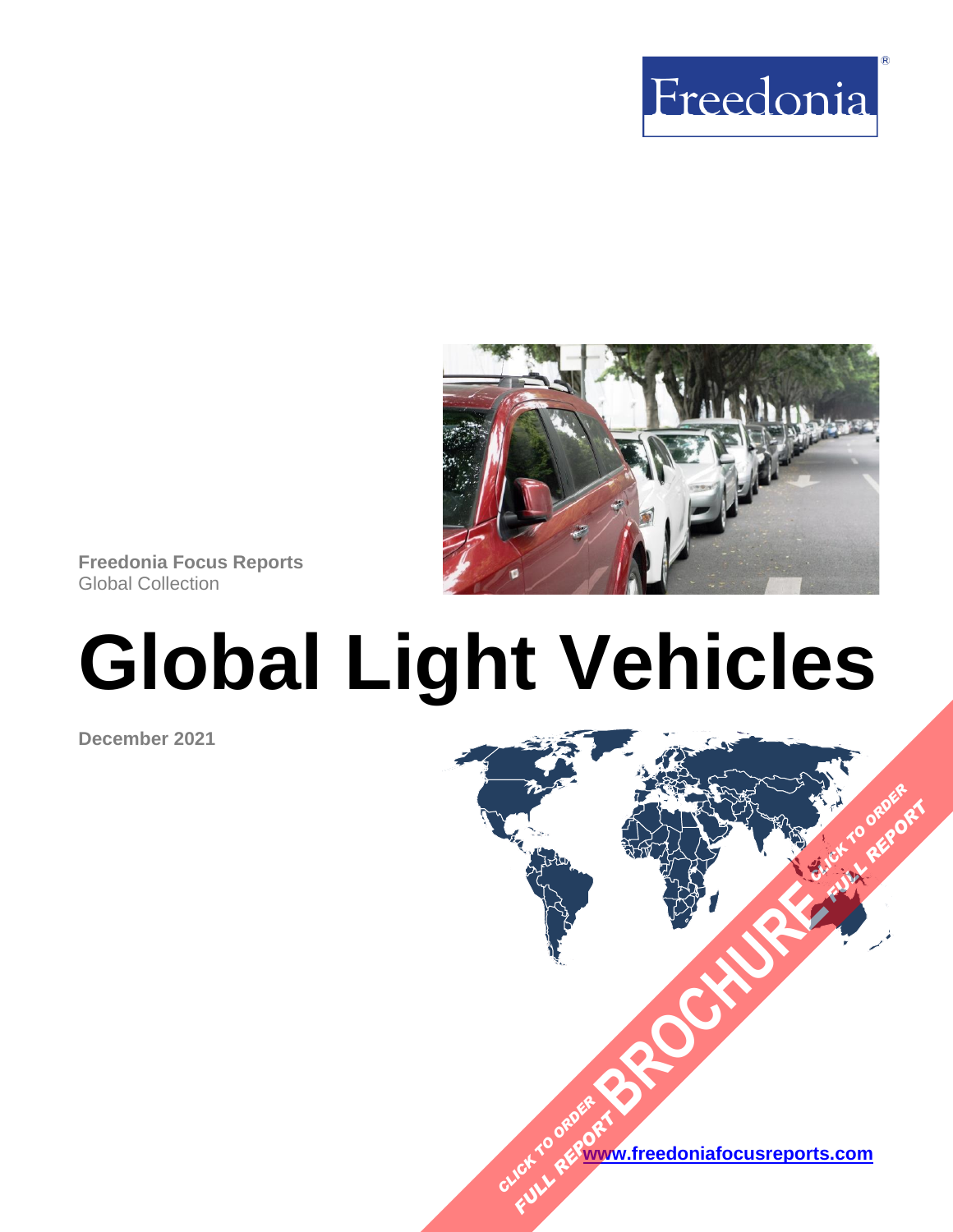# **Table of Contents**

|    | 1. Highlights                                | 3  |
|----|----------------------------------------------|----|
|    | 2. Global Overview & Forecasts               | 5  |
|    | Sales by Region                              | 5  |
|    | Production by Region                         | 9  |
|    | Park by Region                               | 11 |
| 3. | <b>Regional Segmentation &amp; Forecasts</b> | 13 |
|    | North America                                | 13 |
|    | <b>Western Europe</b>                        | 16 |
|    | Asia/Pacific                                 | 20 |
|    | <b>Other Regions</b>                         | 23 |
|    | <b>Central &amp; South America</b>           | 24 |
|    | Eastern Europe                               | 25 |
|    | Africa/Mideast                               | 25 |
|    | 4. Industry Structure                        | 26 |
|    | <b>Industry Characteristics</b>              | 26 |
|    | <b>Market Share</b>                          | 28 |
|    | Toyota                                       | 29 |
|    | Volkswagen Group                             | 29 |
|    | Renault-Nissan-Mitsubishi Alliance           | 30 |
|    | <b>General Motors</b>                        | 30 |
|    | 5. About This Report                         | 32 |
|    | Scope                                        | 32 |
|    | Sources                                      | 32 |
|    | <b>Industry Codes</b>                        | 33 |
|    | Freedonia Methodology                        | 34 |
|    | Resources                                    | 36 |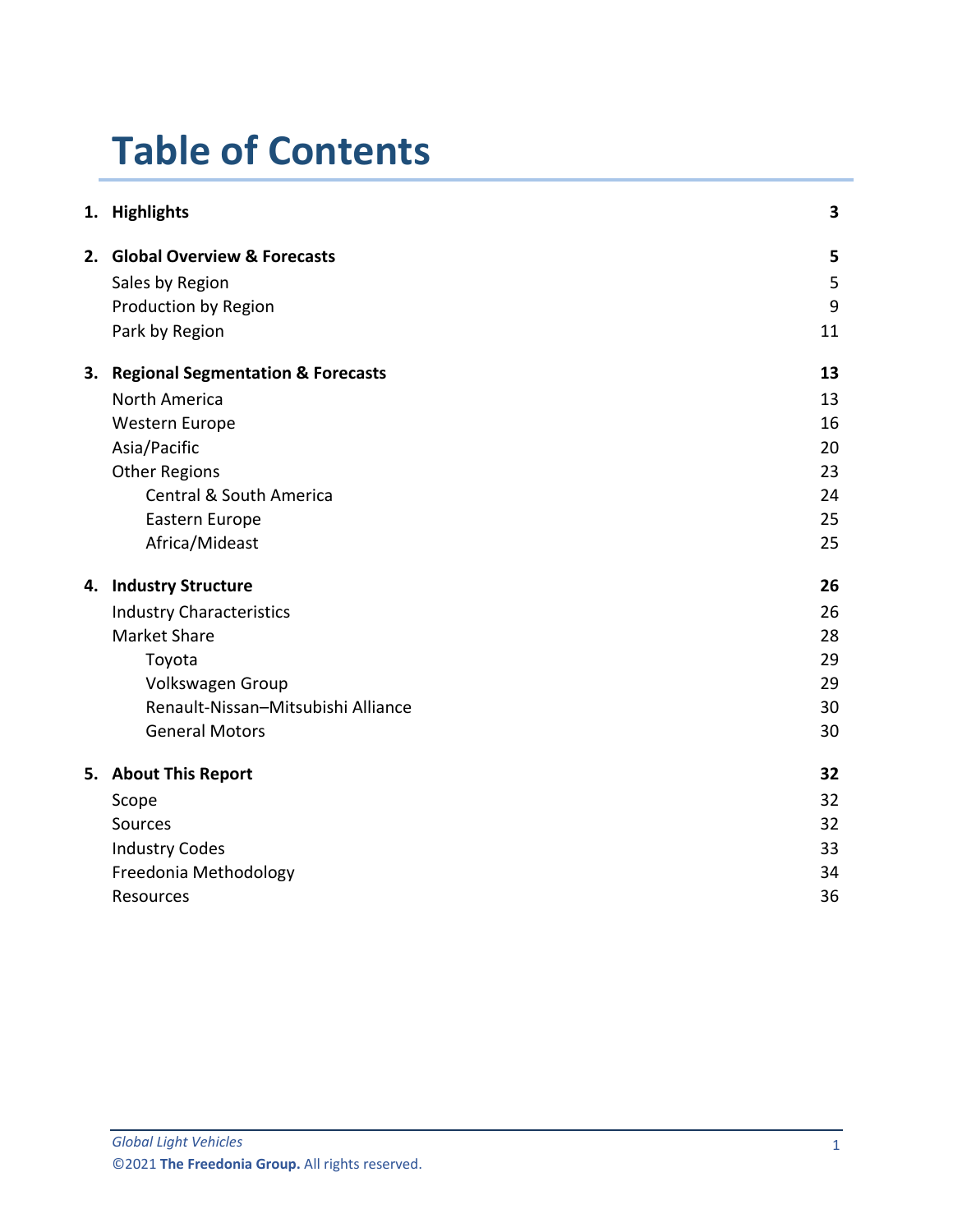# **List of Tables & Figures**

| Figure 1   Global Light Vehicle Market Outlook, 2020 - 2025                           | 3              |
|---------------------------------------------------------------------------------------|----------------|
| Figure 2   Global Light Vehicle Sales by Region, 2010 - 2025 (mil units)              | 5              |
| Table 1   Global Light Vehicle Sales by Region, 2010 - 2025 (000 units)               | 5              |
| Table 2   US Light-Duty Truck & Bus Types by Weight Class                             | $\overline{7}$ |
| Figure 3   Global Light Vehicle Sales by Region, 2010 - 2025 (%)                      | 7              |
| Figure 4   Global Light Vehicle Production by Region, 2010 - 2025 (mil units)         | 9              |
| Table 3   Global Light Vehicle Production by Region, 2010 - 2025 (000 units)          | 9              |
| Figure 5   Global Light Vehicle Production by Region, 2010 - 2025 (%)                 | 10             |
| Figure 6   Global Light Vehicle Park by Region, 2010 - 2025 (mil units)               | 11             |
| Table 4   Global Light Vehicle Park by Region, 2010 - 2025 (mil units)                | 11             |
| Figure 7   Global Light Vehicle Park by Region, 2010 - 2025 (%)                       | 12             |
| Figure 8   North America: Light Vehicle Sales & Production, 2010 - 2025 (mil units)   | 13             |
| Figure 9   North America: Light Vehicle Park & Park Per Capita, 2010 - 2025           | 13             |
| Table 5   North America: Light Vehicle Sales, Production, Park, & Per Capita Park by  |                |
| Country, 2010 - 2025                                                                  | 15             |
| Figure 10   Western Europe: Light Vehicle Sales & Production, 2010 - 2025 (mil units) | 16             |
| Figure 11   Western Europe: Light Vehicle Park & Park Per Capita, 2010 - 2025         | 16             |
| Table 6   Western Europe: Light Vehicle Sales, Production, Park, & Per Capita Park by |                |
| Country, 2010 - 2025                                                                  | 18             |
| Figure 12   Asia/Pacific: Light Vehicle Sales & Production, 2010 - 2025 (mil units)   | 20             |
| Figure 13   Asia/Pacific: Light Vehicle Park & Park Per Capita, 2010 - 2025           | 20             |
| Table 7   Asia/Pacific: Light Vehicle Sales, Production, Park, & Per Capita Park by   |                |
| Country, 2010 - 2025                                                                  | 22             |
| Figure 14   Other Regions: Light Vehicle Sales & Production, 2010 - 2025 (mil units)  | 23             |
| Figure 15   Other Regions: Light Vehicle Park & Park Per Capita, 2010 - 2025          | 23             |
| Table 8   Other Regions: Light Vehicle Sales, Production, Park, & Park Per Capita by  |                |
| Region, 2010 - 2025                                                                   | 24             |
| Figure 16   Global Light Vehicle Market Share by Company, 2020 (%)                    | 28             |
| Table 9   Leading Participants in the Global Light Vehicle Market                     | 28             |
| Table 10   Toyota Light Vehicle Brands by Region, 2020                                | 29             |
| Table 11   Volkswagen Light Vehicle Brands by Region, 2020                            | 29             |
| Table 12   Renault-Nissan-Mitsubishi Alliance Light Vehicle Brands by Region, 2020    | 30             |
| Table 13   General Motors Light Vehicle Brands by Region, 2020                        | 31             |
| Table 14   NACE Codes Related to Light Vehicles                                       | 33             |
| Table 15   HS Codes Related to Light Vehicles                                         | 33             |
| Table 16   NAICS & SIC Codes Related to Light Vehicles                                | 34             |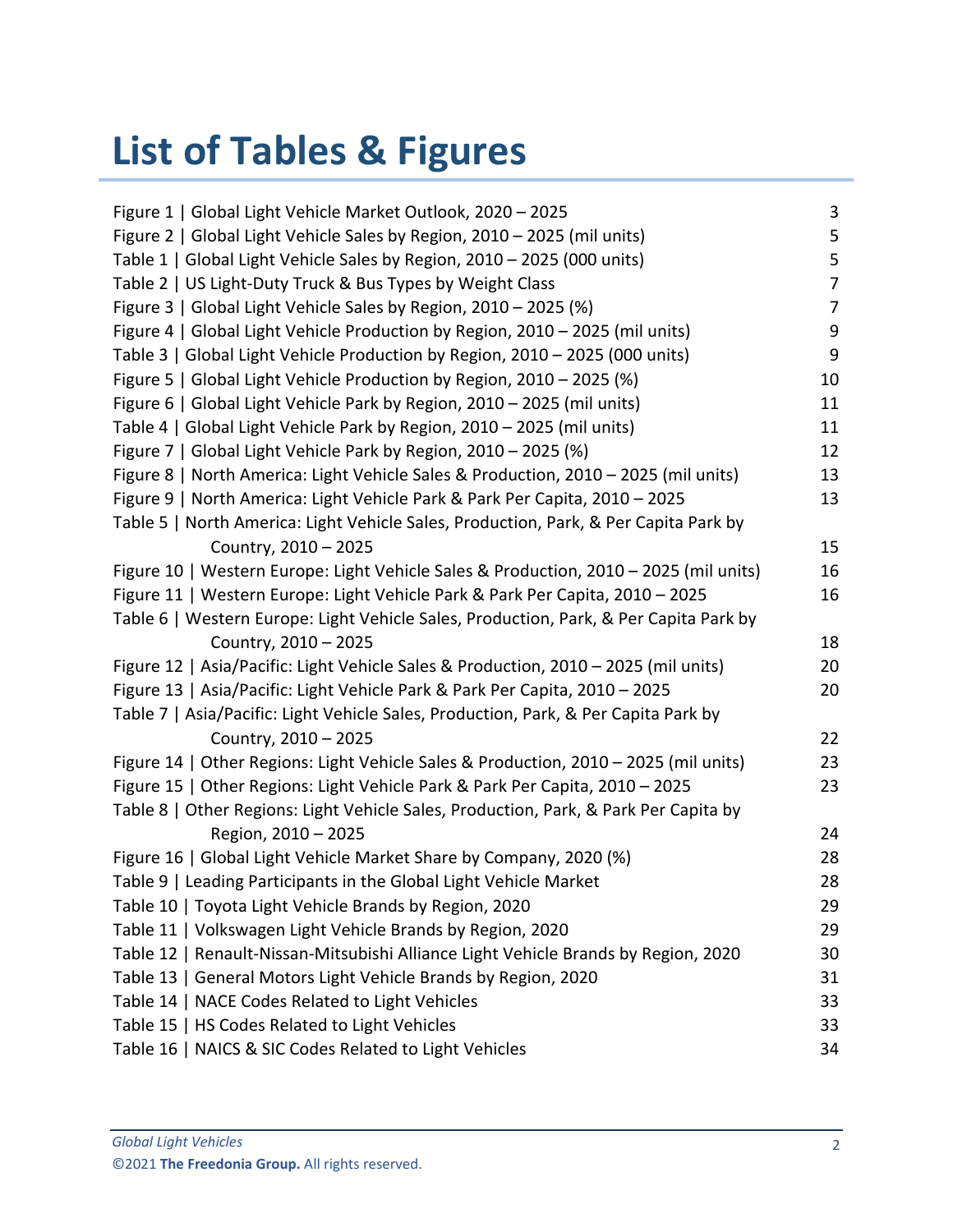## <span id="page-3-0"></span>**5. About This Report**

## <span id="page-3-1"></span>**Scope**

This report forecasts to 2021 and 2025 global light vehicle sales, production, and park by region in units. Regions include:

- North America
- Western Europe
- Asia/Pacific
- other regions, which span Central and South America, Eastern Europe, and Africa/Mideast

In addition, for the three main regions, sales, production, park, and park per capita by major country are forecast to 2021 and 2025.

To illustrate historical trends, global sales, production, park, and park per capita by major region are provided in annual series from 2010 to 2020. For the three main regions, sales, production, park, and park per capita by major country are provided at five-year intervals for 2010, 2015, and 2020.

Three-wheeled vehicles, such as those used for last-mile transportation of goods in lower income countries, are excluded from the scope of this report. Sales of used light vehicles are also excluded from this report.

Other various topics, including profiles of pertinent leading companies, are covered in this report. A full outline of report items by page is available in the Table of Contents.

## <span id="page-3-2"></span>**Sources**

*Global Light Vehicles* (FW85015) represents the synthesis and analysis of data from various secondary, macroeconomic, and demographic sources, such as:

- firms participating in the industry, and their suppliers and customers
- government/public agencies
- intergovernmental and non-governmental organizations
- trade associations and their publications
- the business and trade press
- indicator forecasts by The Freedonia Group
- the findings of other reports and studies by The Freedonia Group

Specific sources and additional resources are listed in the Resources section of this publication for reference and to facilitate further research.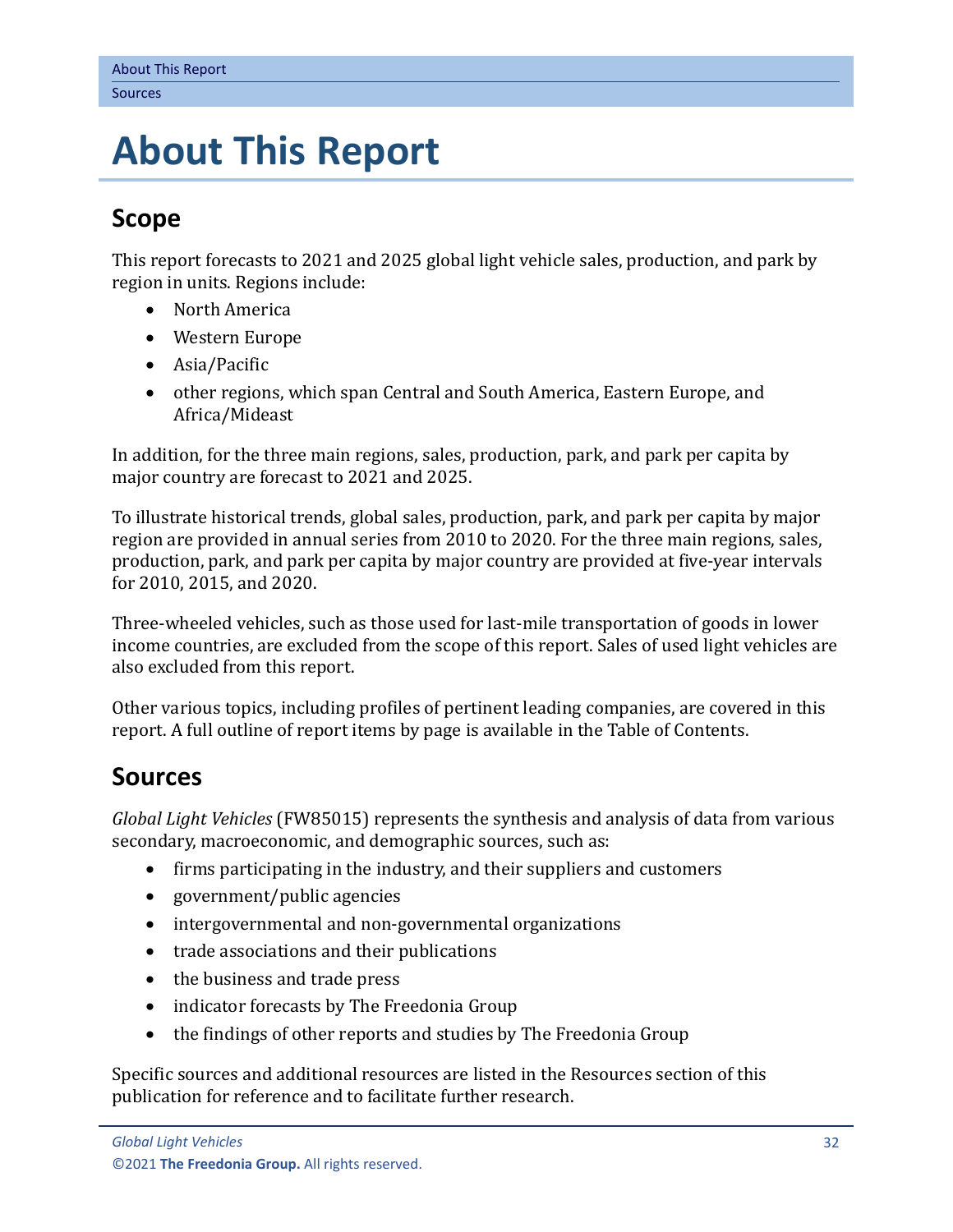## <span id="page-4-0"></span>**Industry Codes**

#### <span id="page-4-1"></span>**Table 14 | NACE Codes Related to Light Vehicles**

| <b>NACE Code</b> | <b>Definition</b>                                                                                                                                                                                                                                              |
|------------------|----------------------------------------------------------------------------------------------------------------------------------------------------------------------------------------------------------------------------------------------------------------|
| 29102100         | Vehicles with only spark-ignition engine of a cylinder capacity $\leq 1500$ cm <sup>3</sup>                                                                                                                                                                    |
| 29102230         | Motor vehicles with only petrol engine > 1 500 cm <sup>3</sup> (including motor caravans of a capacity > 3 000 cm <sup>3</sup> ) (excluding<br>vehicles for transporting $\geq 10$ persons, snowmobiles, golf cars and similar vehicles)                       |
| 29102250         | Motor caravans with only spark-ignition internal combustion reciprocating piston engine of a cylinder capacity > 1 500<br>cm <sup>3</sup> but $\leq$ 3 000 cm <sup>3</sup>                                                                                     |
| 29102310         | Motor vehicles with only diesel or semi-diesel engine $\leq 1.500 \text{ cm}^3$ (excluding vehicles for transporting $\geq 10 \text{ persons}$ ,<br>snowmobiles, golf cars and similar vehicles)                                                               |
| 29102330         | Motor vehicles with only diesel or semi-diesel engine > 1500 cm <sup>3</sup> but $\leq$ 2500 cm <sup>3</sup> (excluding vehicles for transporting $\geq$<br>10 persons, motor caravans, snowmobiles, golf cars and similar vehicles)                           |
| 29102340         | Motor vehicles with only diesel or semi-diesel engine > 2 500 cm <sup>3</sup> (excluding vehicles for transporting $\geq 10$ persons,<br>motor caravans, snowmobiles, golf cars and similar vehicles)                                                          |
| 29102353         | Motor caravans with only compression-ignition internal combustion piston engine (diesel or semi-diesel) of a cylinder<br>capacity > 1 500 cm <sup>3</sup> but $\leq$ 2 500 cm <sup>3</sup>                                                                     |
| 29102355         | Motor caravans with only compression-ignition internal combustion piston engine (diesel or semi-diesel) of a cylinder<br>capacity $> 2$ 500 cm <sup>3</sup>                                                                                                    |
| 29102410         | Motor vehicles, with both spark-ignition or compression-ignition internal combustion reciprocating piston engine and<br>electric motor as motors for propulsion, other than those capable of being charged by plugging to external source of<br>electric power |
| 29102430         | Motor vehicles, with both spark-ignition or compression-ignition internal combustion reciprocating piston engine and<br>electric motor as motors for propulsion, capable of being charged by plugging to external source of electric power                     |
| 29102450         | Motor vehicles, with only electric motor for propulsion                                                                                                                                                                                                        |
| 29102490         | Other motor vehicles for the transport of persons (excluding vehicles with only electric motor for propulsion, vehicles<br>for transporting $\geq 10$ persons, snowmobiles, golf cars and similar vehicles)                                                    |
| 29104110         | Goods vehicles with a diesel or semi-diesel engine, of a gross vehicle weight $\leq$ 5 tonnes (excluding dumpers for off-<br>highway use)                                                                                                                      |
| 29104200         | Goods vehicles, with spark-ignition internal combustion piston engine; other goods vehicles, new                                                                                                                                                               |

Source: European Commission

<span id="page-4-2"></span>

| Table 15   HS Codes Related to Light Vehicles |                                                                                                                                                                                                                      |  |  |  |  |
|-----------------------------------------------|----------------------------------------------------------------------------------------------------------------------------------------------------------------------------------------------------------------------|--|--|--|--|
| <b>HS Code</b>                                | <b>Definition</b>                                                                                                                                                                                                    |  |  |  |  |
| 8703.40                                       | Vehicles; with both spark-ignition internal combustion reciprocating piston engine and electric motor for propulsion,<br>incapable of being charged by plugging to external source of electric power                 |  |  |  |  |
| 8703.50                                       | Vehicles; with both compression-ignition internal combustion piston engine (diesel or semi-diesel) and electric motor for<br>propulsion, incapable of being charged by plugging to external source of electric power |  |  |  |  |
| 8703.60                                       | Vehicles; with both spark-ignition internal combustion reciprocating piston engine and electric motor for propulsion,<br>capable of being charged by plugging to external source of electric power                   |  |  |  |  |
| 8703.70                                       | Vehicles; with both compression-ignition internal combustion piston engine (diesel or semi-diesel) and electric motor for<br>propulsion, capable of being charged by plugging to external source of electric power   |  |  |  |  |
| 8703.80                                       | Vehicles; with only electric motor for propulsion                                                                                                                                                                    |  |  |  |  |

Source: United Nations Statistics Division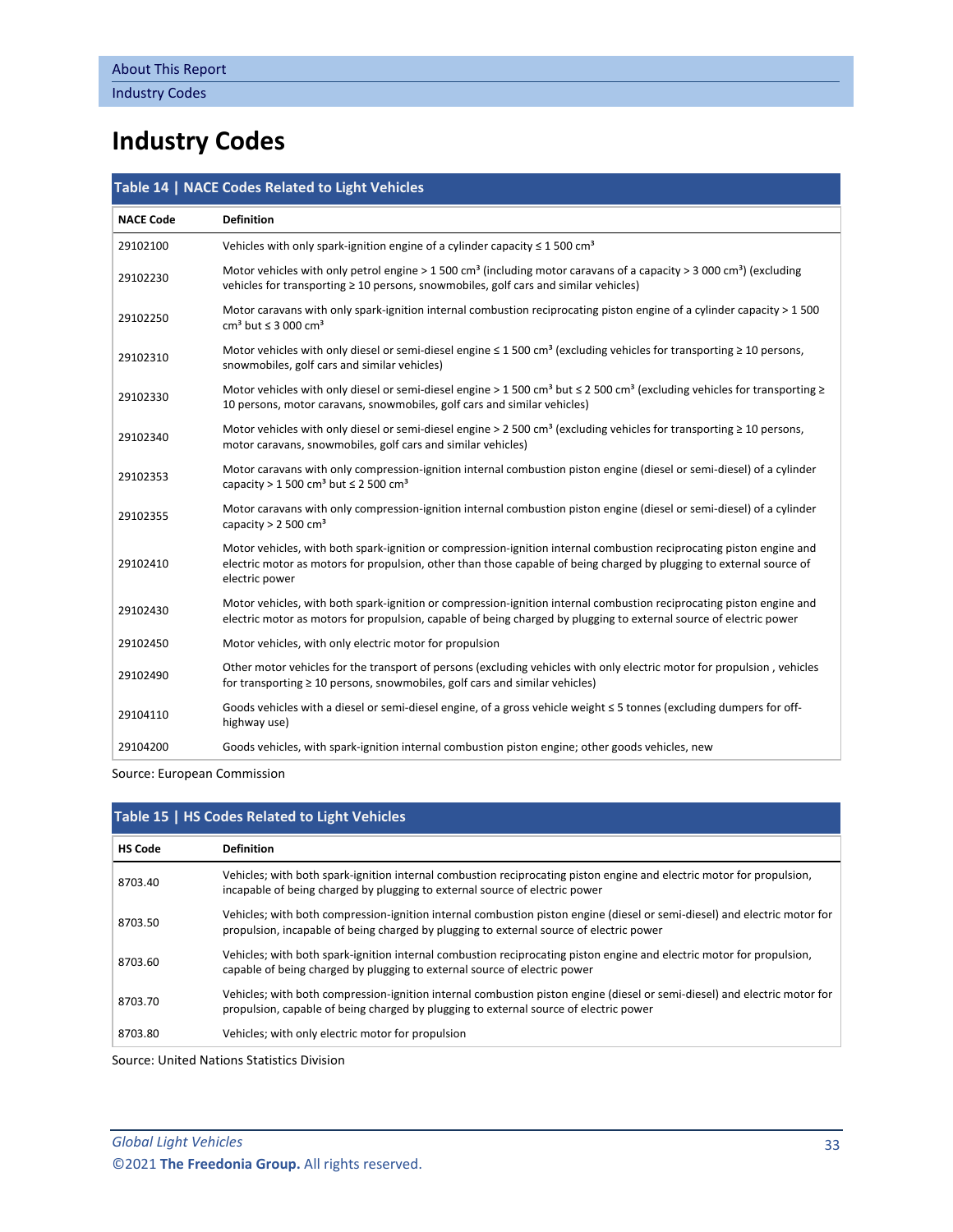<span id="page-5-1"></span>

| Table 16   NAICS & SIC Codes Related to Light Vehicles |                                               |            |                                           |  |  |
|--------------------------------------------------------|-----------------------------------------------|------------|-------------------------------------------|--|--|
| NAICS/SCIAN 2017                                       |                                               | <b>SIC</b> |                                           |  |  |
| <b>North American Industry Classification System</b>   |                                               |            | <b>Standard Industrial Classification</b> |  |  |
| 336111                                                 | <b>Automobile Manufacturing</b>               | 3711       | Motor Vehicles and Passenger Car Bodies   |  |  |
| 336112                                                 | Light Truck and Utility Vehicle Manufacturing | 3713       | <b>Truck and Bus Bodies</b>               |  |  |
| 336211                                                 | Motor Vehicle Body Manufacturing              |            |                                           |  |  |

Source: US Census Bureau

## <span id="page-5-0"></span>**Freedonia Methodology**

The Freedonia Group, a subsidiary of MarketResearch.com, has been in business for more than 30 years and in that time has developed a comprehensive approach to data analysis that takes into account the variety of industries covered and the evolving needs of our customers.

Every industry presents different challenges in market sizing and forecasting, and this requires flexibility in methodology and approach. Freedonia methodology integrates a variety of quantitative and qualitative techniques to present the best overall picture of a market's current position as well as its future outlook: When published data are available, we make sure they are correct and representative of reality. We understand that published data often have flaws either in scope or quality, and adjustments are made accordingly. Where no data are available, we use various methodologies to develop market sizing (both top-down and bottom-up) and then triangulate those results to come up with the most accurate data series possible. Regardless of approach, we also talk to industry participants to verify both historical perspective and future growth opportunities.

Methods used in the preparation of Freedonia market research include, but are not limited to, the following activities: comprehensive data mining and evaluation, primary research, consensus forecasting and analysis, ratio analysis using key indicators, regression analysis, end use growth indices and intensity factors, purchase power parity adjustments for global data, consumer and end user surveys, market share and corporate sales analysis, product lifespan analysis, product or market life cycle analysis, graphical data modeling, long-term historical trend analysis, bottom-up and top-down demand modeling, and comparative market size ranking.

Freedonia quantifies trends in various measures of growth and volatility. Growth (or decline) expressed as an average annual growth rate (AAGR) is the least squares growth rate, which takes into account all available datapoints over a period. The volatility of datapoints around a least squares growth trend over time is expressed via the coefficient of determination, or  $r^2$ . The most stable data series relative to the trend carries an  $r^2$  value of 1.0; the most volatile – 0.0. Growth calculated as a compound annual growth rate (CAGR) employs, by definition, only the first and last datapoints over a period. The CAGR is used to describe forecast growth, defined as the expected trend beginning in the base year and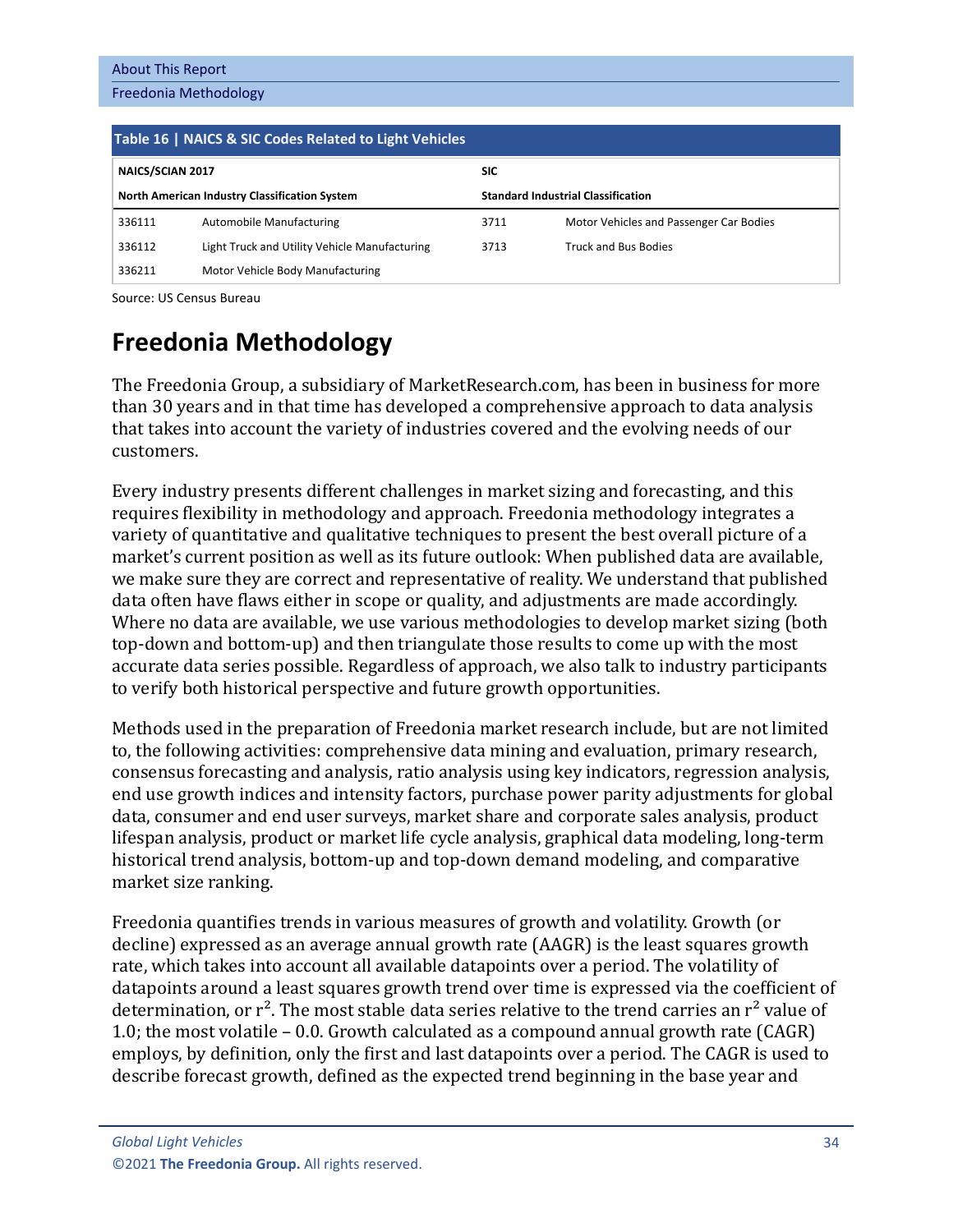| <b>About This Report</b> |  |
|--------------------------|--|
| Freedonia Methodology    |  |

ending in the forecast year. Readers are encouraged to consider historical volatility when assessing particular annual values along the forecast trend, including in the forecast year.

## **Copyright & Licensing**

The full report is protected by copyright laws of the United States of America and international treaties. The entire contents of the publication are copyrighted by The Freedonia Group.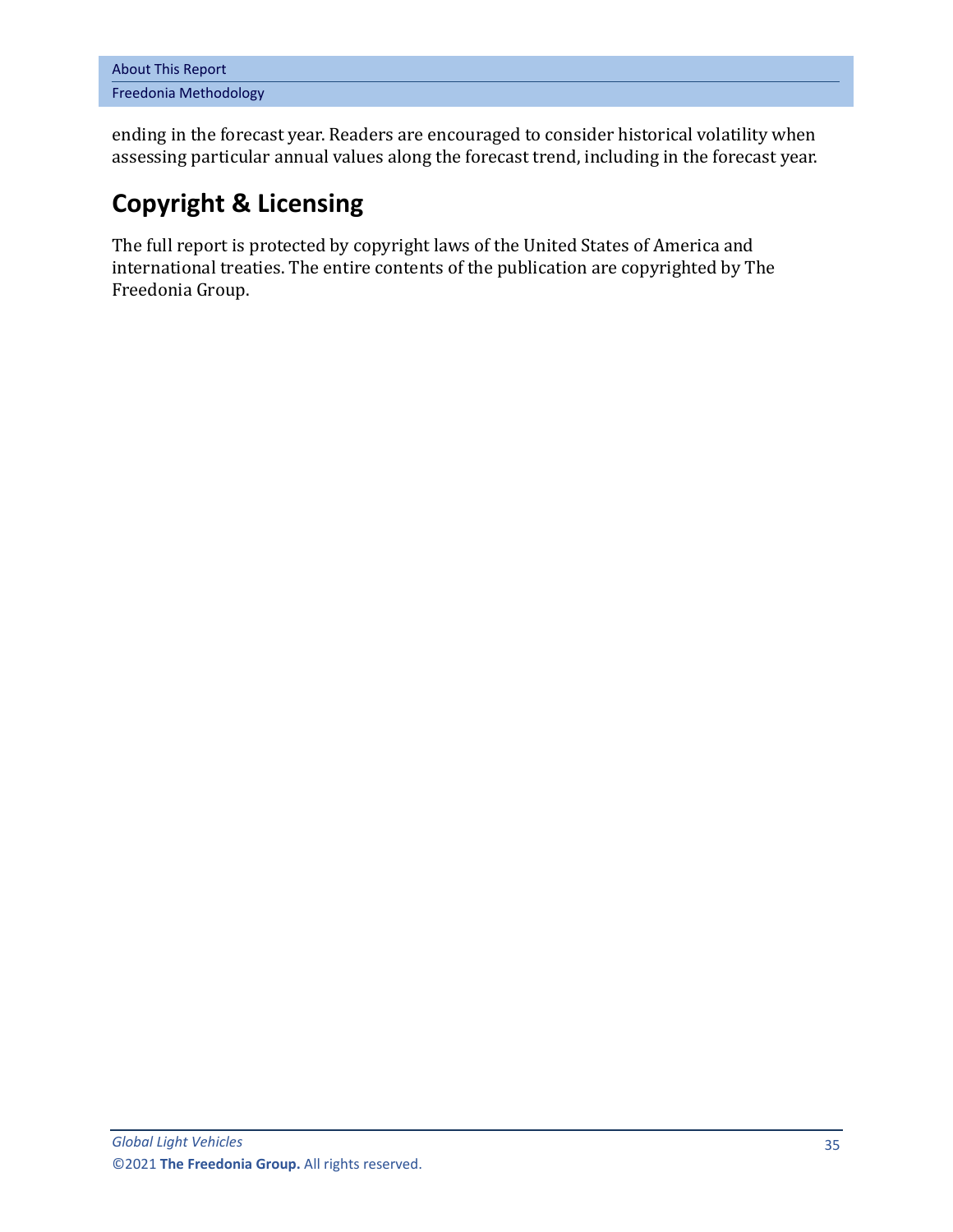## <span id="page-7-0"></span>**Resources**

### **The Freedonia Group**

#### **[Freedonia Industry Studies](http://www.freedoniagroup.com/Home.aspx?ReferrerId=FL-Focus)**

*[COVID-19 Economic Impact Report: Global Electric Motors](http://www.freedoniagroup.com/DocumentDetails.aspx?ReferrerId=FL-FOCUS&studyid=IR60) [Global Automotive Coatings](http://www.freedoniagroup.com/DocumentDetails.aspx?ReferrerId=FL-FOCUS&studyid=4111) [Global E-Bikes](http://www.freedoniagroup.com/DocumentDetails.aspx?ReferrerId=FL-FOCUS&studyid=3867) [Global Electric](http://www.freedoniagroup.com/DocumentDetails.aspx?ReferrerId=FL-FOCUS&studyid=W1002) Motors [Global Motor Vehicle Outlook](http://www.freedoniagroup.com/DocumentDetails.aspx?ReferrerId=FL-FOCUS&studyid=3838) [Global Motorcycles](http://www.freedoniagroup.com/DocumentDetails.aspx?ReferrerId=FL-FOCUS&studyid=3827) [Global Thermoplastic Elastomers: Motor Vehicle Market](http://www.freedoniagroup.com/DocumentDetails.aspx?ReferrerId=FL-FOCUS&studyid=3923)*

#### **[Freedonia Focus](https://www.freedoniafocusreports.com/redirect.asp?progid=89534&url=/) Reports**

*[Aluminum: United States](https://www.freedoniafocusreports.com/Aluminum-United-States-FF65010/?progid=89534) [Automotive Lubricants: United Kingdom](https://www.freedoniafocusreports.com/Automotive-Lubricants-United-Kingdom-FB35115/?progid=89534) [Automotive Lubricants: United States](https://www.freedoniafocusreports.com/Automotive-Lubricants-United-States-FF35115/?progid=89534) [Batteries: Canada](https://www.freedoniafocusreports.com/Batteries-Canada-FA45011/?progid=89534) [Car & Truck Rental: United States](https://www.freedoniafocusreports.com/Car-Truck-Rental-United-States-FF95086/?progid=89534) [Crude Petroleum: United States](https://www.freedoniafocusreports.com/Crude-Petroleum-United-States-FF45019/?progid=89534) [E-Bikes: Europe](https://www.freedoniafocusreports.com/E-Bikes-Europe-FE85045/?progid=89534) [Freight Services: United States](https://www.freedoniafocusreports.com/Freight-Services-United-States-FF95064/?progid=89534) [Gaskets & Seals: United States](https://www.freedoniafocusreports.com/Gaskets-Seals-United-States-FF50012/?progid=89534) [Global Bearings](https://www.freedoniafocusreports.com/Global-Bearings-FW70019/?progid=89534) [Global Lubricants](https://www.freedoniafocusreports.com/Global-Lubricants-FW35022/?progid=89534) [Global Motorcycles](https://www.freedoniafocusreports.com/Global-Motorcycles-FW85016/?progid=89534) [Hybrid & Electric Light Vehicles: United States](https://www.freedoniafocusreports.com/Hybrid-Electric-Light-Vehicles-United-States-FF85044/?progid=89534) [Insulated Wire & Cable: United States](https://www.freedoniafocusreports.com/Insulated-Wire-Cable-United-States-FF75031/?progid=89534) [Manufacturing:](https://www.freedoniafocusreports.com/Manufacturing-United-States-FF70032/?progid=89534) United States [Metal Stampings: United States](https://www.freedoniafocusreports.com/Metal-Stampings-United-States-FF70014/?progid=89534) [Motor Vehicle Biofuels: United States](https://www.freedoniafocusreports.com/Motor-Vehicle-Biofuels-United-States-FF45035/?progid=89534) [Motor Vehicles: Canada](https://www.freedoniafocusreports.com/Motor-Vehicles-Canada-FA85029/?progid=89534) [Motor Vehicles: Europe](https://www.freedoniafocusreports.com/Motor-Vehicles-Europe-FE85029/?progid=89534) [Motor Vehicles: United States](https://www.freedoniafocusreports.com/Motor-Vehicles-United-States-FF85029/?progid=89534) [Public Transport: United States](https://www.freedoniafocusreports.com/Public-Transport-United-States-FF95059/?progid=89534)*

#### **[Freedonia Custom Research](http://www.freedoniagroup.com/CustomResearch.aspx?ReferrerId=FL-Focus)**

#### **Trade Publications**

*AutoBlog Automotive Industries Automotive News*